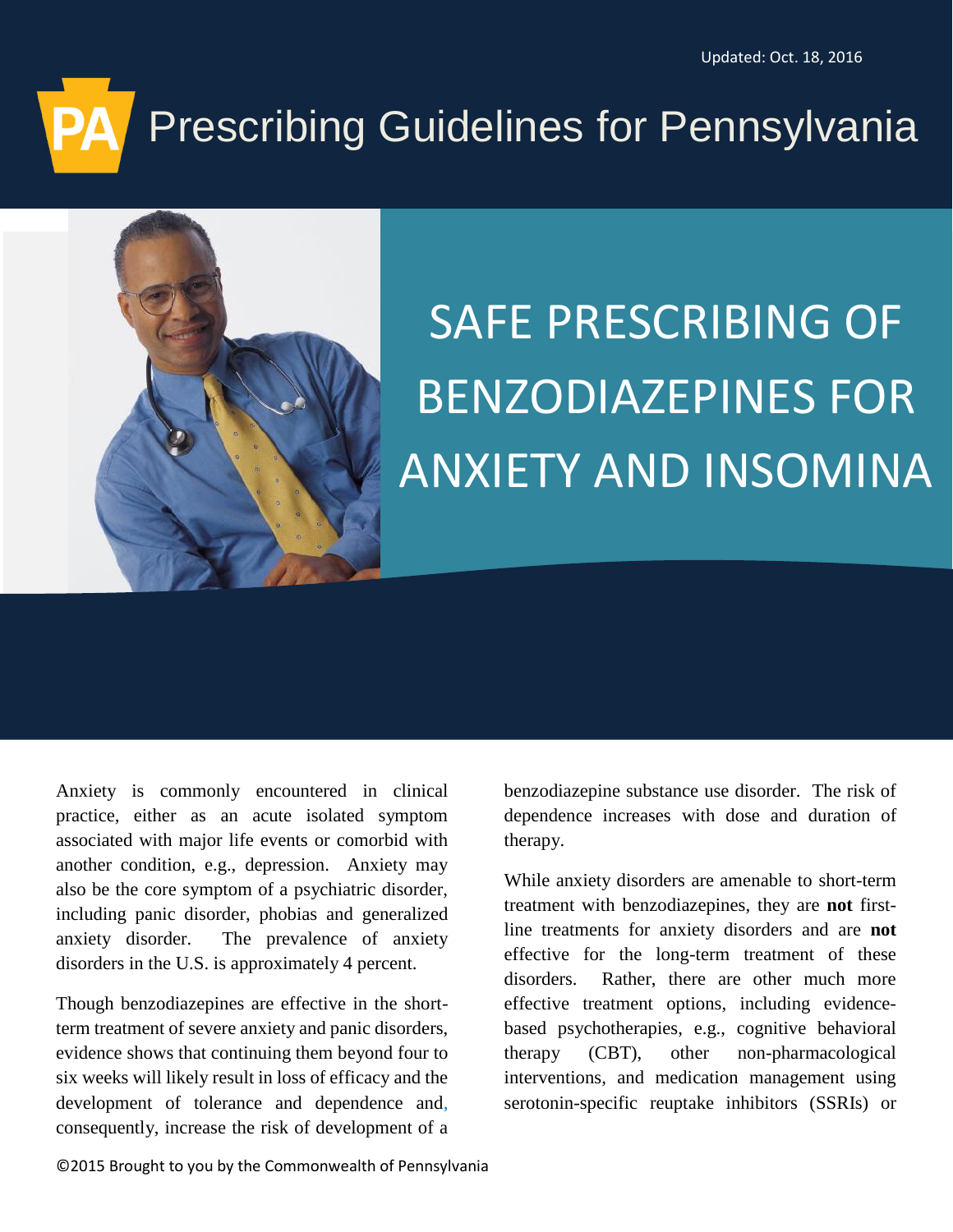

serotonin-norepinephrine reuptake inhibitors, (SNRIs).

Similarly, insomnia, either as a symptom of another disorder, or as the core symptom of a sleep disorder, may have a lifetime prevalence as high as 40 percent. Benzodiazepines can be effective in the short-term treatment of severe insomnia, i.e., for one to two weeks, but there is **no** evidence supporting the longterm use of benzodiazepines for the treatment of insomnia.

Beyond acute situational insomnia, persistent insomnia is best treated by addressing the underlying cause, such as poor sleep hygiene, poorly controlled pain or depression.

These guidelines address the use of benzodiazepines for the treatment of anxiety and insomnia. They are intended to help health care providers improve patient outcomes when caring for these patients and to supplement, but not replace, the individual provider's clinical judgement.

### **Background………………………………………**

Prescriptions for benzodiazepine medications filled in the United States increased by 320 percent from 1996-2013. In Pennsylvania, there are 46 prescriptions for benzodiazepines per 100 adults, ranking Pennsylvania's prescribing frequency as the 13<sup>th</sup> highest in the nation. Over this same time interval, overdose deaths associated with benzodiazepines increased over 500 percent. A portion of this increase in mortality is likely attributable to the higher benzodiazepine dose per prescription observed, as well as the marked increase of opioid prescribing over this same period. The presence of benzodiazepines in opioid overdose deaths increased from 18 percent of opioid overdose deaths in 2004 to 31 percent in 2011. Benzodiazepines are one of the most frequently cited

types of medications found to be present in deaths associated with opioid use.

It is therefore imperative that physicians and other prescribers approach the prescribing of benzodiazepines for anxiety and insomnia with much greater deliberation and caution.

It is recommended that providers review associated Pennsylvania State Guidelines related to the use of opioids in different patient populations, including the use of opioids to treat chronic pain, the use of opioids to treat pain in the emergency department, the use of opioids in dental practice, and the use of opioids in obstetric and gynecologic care, which may provide insight into treatment options for these populations.

| <b>Most Commonly Dispensed Benzodiazepines in US</b>           |                            |  |  |  |
|----------------------------------------------------------------|----------------------------|--|--|--|
| Medication                                                     | # of prescriptions in 2011 |  |  |  |
| alprazolam (Xanax)                                             | 49 million                 |  |  |  |
| lorazepam (Ativan)                                             | 28 million                 |  |  |  |
| clonazepam (Klonopin) 27 million                               |                            |  |  |  |
| diazepam (Valium)                                              | 15 million                 |  |  |  |
| temazepam (Restoril)                                           | 8.5 million                |  |  |  |
| Source: Drug Enforcement Administration bulletin, January 2013 |                            |  |  |  |

### **Guidelines………………………………………**

1. Before initiating benzodiazepine therapy, perform a thorough medical history, including personal and family history of substance use disorder and a thorough assessment of physical health, with special attention to hepatic, renal and pulmonary disease. Practitioners should take particular note of patients with or at risk of sleep apnea, as the use of benzodiazepines in this patient population increases the risk of adverse events. Likewise, prescribers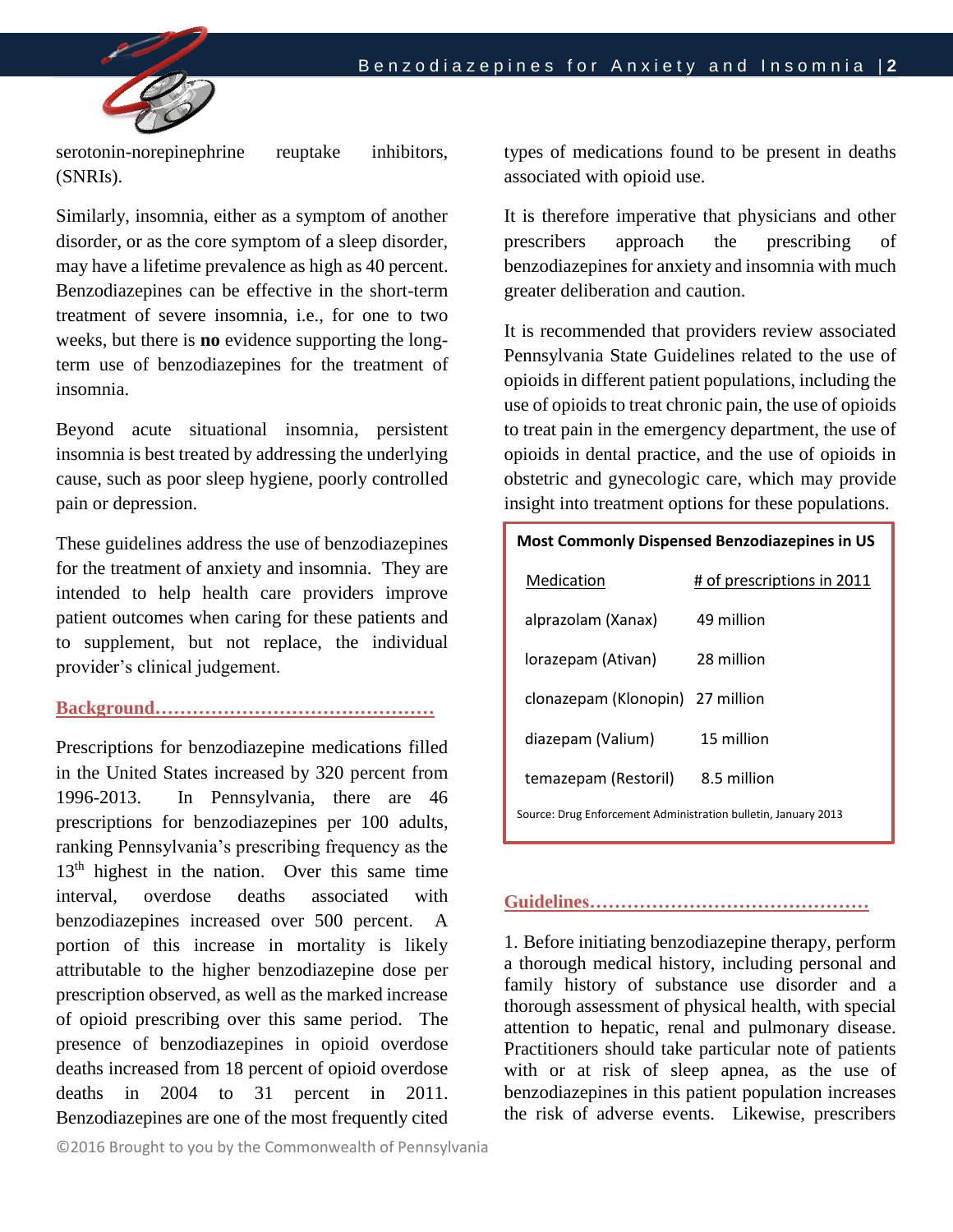

should obtain accurate information regarding other current medications, especially the use of other centrally-acting sedating medications, including opioids.

The use of benzodiazepines with opioids at least doubles the risk of respiratory arrest and death and should be avoided. The U.S. Food and Drug Administration now requires black boxed warnings – the FDA's strongest warning – for concurrent use of prescription opioids and benzodiazepines. In the rare instance that patients require both an opioid prescription and a benzodiazepine prescription, they should be counseled about the risk of respiratory arrest and death and co-prescribed naloxone.

2. When there is a history of past substance use disorder, extreme caution should be exercised before prescribing benzodiazepines, given the increased potential for dependence or misuse.

a) For patients with suspected current substance use, benzodiazepines are usually contraindicated.

b) If benzodiazepines are prescribed to patients with past history of substance use disorder or active substance use disorder, prescribing should be associated with careful patient monitoring that includes documentation of treatment benefit and assessment for potential harm, including regular urine drug screens.

c) Providers should understand how to interpret the results of urine drug screens and have an established process for responding to abnormal results. This process should include a referral for evaluation and treatment of substance use disorder.

d) When a referral is made, the prescriber should conduct and document ongoing coordination of care with the addiction treatment provider.

3. When initiating benzodiazepine treatment, the prescriber should discuss and document the risks and potential benefits associated with treatment

(including education about the risk of developing dependence and/or tolerance) and the intended duration of treatment.

4. Providers are encouraged to use formalized written treatment agreements or contracts, which both educate patients about the risks of benzodiazepines use and clarify the expectations of the patients.

Expectations included in such contracts counsel patients that they should:

- a) Tell other providers that they are taking this medicine;
- b) Keep the medication in a secure place, preferably locked;
- c) Not share the medication with others; and
- d) Properly dispose of any medication no longer needed at a prescription take-back box.

Sample Patient Agreement Forms:

[https://www.drugabuse.gov/sites/default/files/files/S](https://www.drugabuse.gov/sites/default/files/files/SamplePatientAgreementForms.pdf) [amplePatientAgreementForms.pdf](https://www.drugabuse.gov/sites/default/files/files/SamplePatientAgreementForms.pdf)

5. Practitioners should access and document review of data available through the Prescription Drug Monitoring Program [\(PA PDMP AWARxE\)](http://www.health.pa.gov/Your-Department-of-Health/Offices%20and%20Bureaus/PaPrescriptionDrugMonitoringProgram/Pages/PDMP-Portal.aspx#.V9as76DD99A) database prior to the initial prescription and periodically during treatment. It is strongly recommended that practitioners check the database every time they write a prescription.

6. Evidence supports short-term benzodiazepine use as best practice. It is strongly recommended that the prescriptions provided to patients reflect and endorse this practice, i.e., a 10-day supply to relieve situational insomnia rather than 30 days with refills.

*7.* Intermediate to long-acting benzodiazepines, e.g., clonazepam (Klonopin®), are preferred in the shortterm treatment of anxiety, whereas shorter acting agents, e.g., temazepam, are preferred to facilitate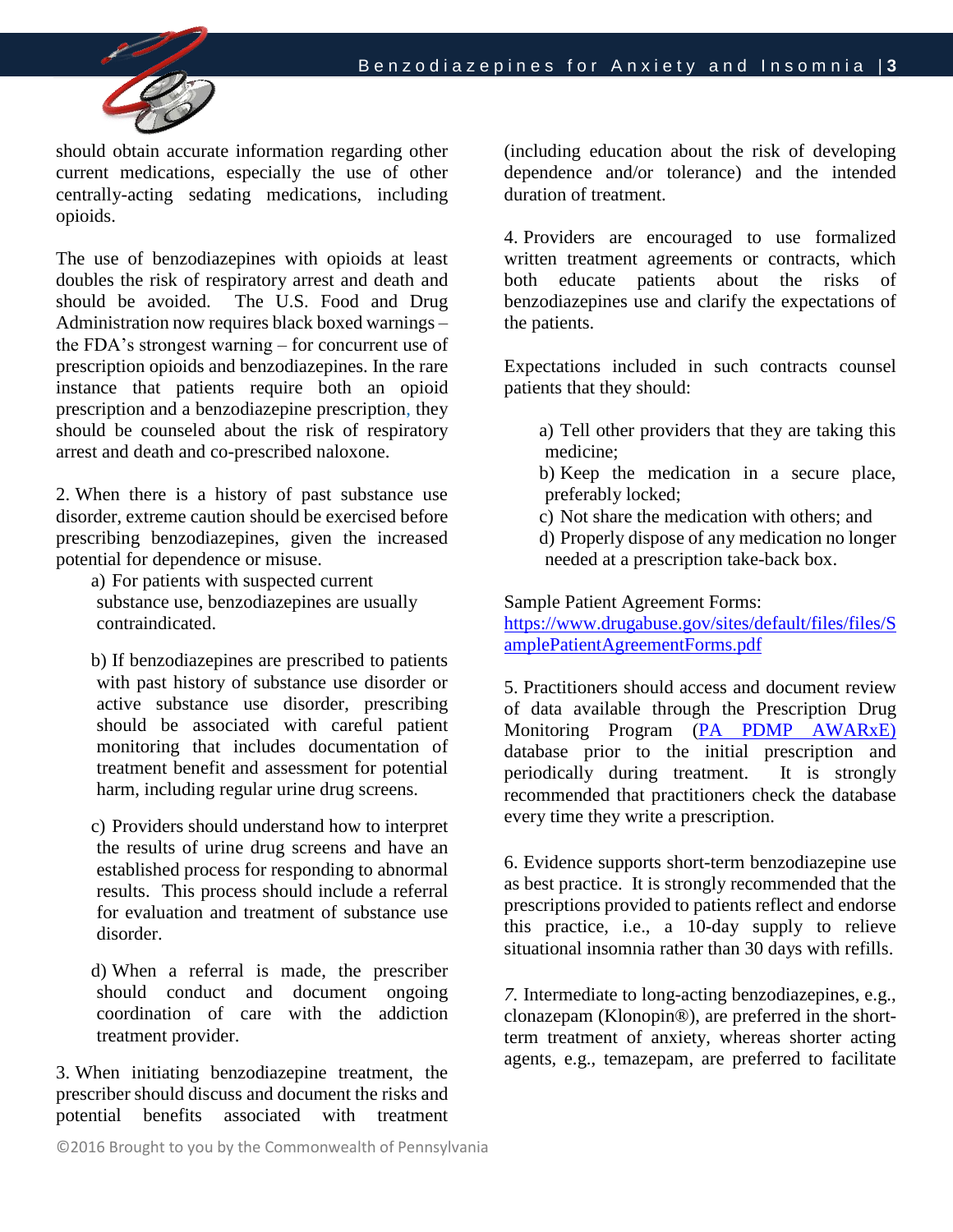

| Benzodiazepine                         | Onset of<br>Action           | Peak Onset<br>(hours) | Half-life<br>Parent<br>(hours) | Half-life<br>Metabolite<br>(hours) | <b>Comparative Oral Dose</b> |  |  |
|----------------------------------------|------------------------------|-----------------------|--------------------------------|------------------------------------|------------------------------|--|--|
| Long acting                            |                              |                       |                                |                                    |                              |  |  |
| Chlordiazepoxide<br>(Librium®)         | Int. (po)                    | $2-4(po)$             | $5 - 30$                       | $3 - 100$                          | 10 <sub>mg</sub>             |  |  |
| Diazepam (Valium ®)                    | Rapid (po, IV)               | 1(po)                 | $20 - 50$                      | $3 - 100$                          | 5 <sub>mg</sub>              |  |  |
| Flurazepam<br>(Dalmane®)               | Rapid                        | $0.5 - 2$             | Inactive                       | 47-100                             | 30 <sub>mg</sub>             |  |  |
| Intermediate acting                    |                              |                       |                                |                                    |                              |  |  |
| Alprazolam (Xanax ®)                   | Int.                         | $0.7 - 1.6$           | $6 - 20$                       | $\overline{\phantom{a}}$           | 0.5mg                        |  |  |
| Clonazepam<br>(Rivotril <sup>®</sup> ) | Int.                         | $1 - 4$               | 18-39                          | $\overline{\phantom{a}}$           | 0.25mg                       |  |  |
| Lorazepam (Ativan ®)                   | $Int.$ (po)<br>Rapid (sl, IV | $1-1.5$ (po)          | $10 - 20$                      | $\overline{\phantom{a}}$           | 1 <sub>mg</sub>              |  |  |
| Oxazepam (Serax ®)                     | Slow                         | $2 - 3$               | $3 - 21$                       | $\overline{\phantom{a}}$           | 15 <sub>mg</sub>             |  |  |
| Temazepam<br>(Restoril <sup>®</sup> )  | Slow                         | $0.75 - 1.5$          | $10 - 20$                      | $\overline{\phantom{a}}$           | 30 <sub>mg</sub>             |  |  |
| Short acting                           |                              |                       |                                |                                    |                              |  |  |
| Midazolam<br>(Versed $\mathcal{P}$ )   | Most rapid IV                | $0.5 - 1$ (IV)        | $1 - 4$                        | $\overline{\phantom{a}}$           | $\overline{\phantom{a}}$     |  |  |
| Triazolam (Halcion ®)                  | Int.                         | $0.75 - 2$            | $1.6 - 5.5$                    | $\overline{\phantom{a}}$           | 0.5mg                        |  |  |

sleep. Low to moderate doses should suffice for most of the clinical situations commonly encountered.

8. When initiating benzodiazepine treatment to provide symptom relief in the early phase of treatment of depression or an anxiety disorder, it is essential to educate the patient about evidence-based, non-pharmacological treatments available for that disorder and to facilitate appropriate referrals, e.g., for cognitive behavioral therapy (CBT); or to simultaneously initiate the intended first-line treatment, e.g., SSRIs or SNRIs.

9. Caution should be used in prescribing benzodiazepines to address the insomnia and/or overwhelming emotions seen in acute grief, as they may suppress and prolong the grieving process. Sleep hygiene education is essential. Similarly, longer-term use of benzodiazepines to relieve acute anxiety reactions encountered in PTSD can interfere with the necessary exposure to and cognitive

processing of the trauma that is essential for definitive and lasting symptom relief. Benzodiazepines should not be used for patients with PTSD due to their proven lack of efficacy.

10. Extreme caution should be used prescribing benzodiazepines for the elderly, due to the increased risk of adverse reactions such as confusion, ataxia and falls. If no alternative treatment is effective or available, dosing should be ultra-conservative, and intermediate-acting drugs such as lorazepam or oxazepam are recommended. Long acting drugs such as diazepam or chlordiazepoxide should be avoided.

11. Extreme caution should also be used during pregnancy or lactation and specialist consultation sought for pregnant or breast feeding patients taking benzodiazepines.

12. It is important to keep in mind that benzodiazepine use can worsen the course of several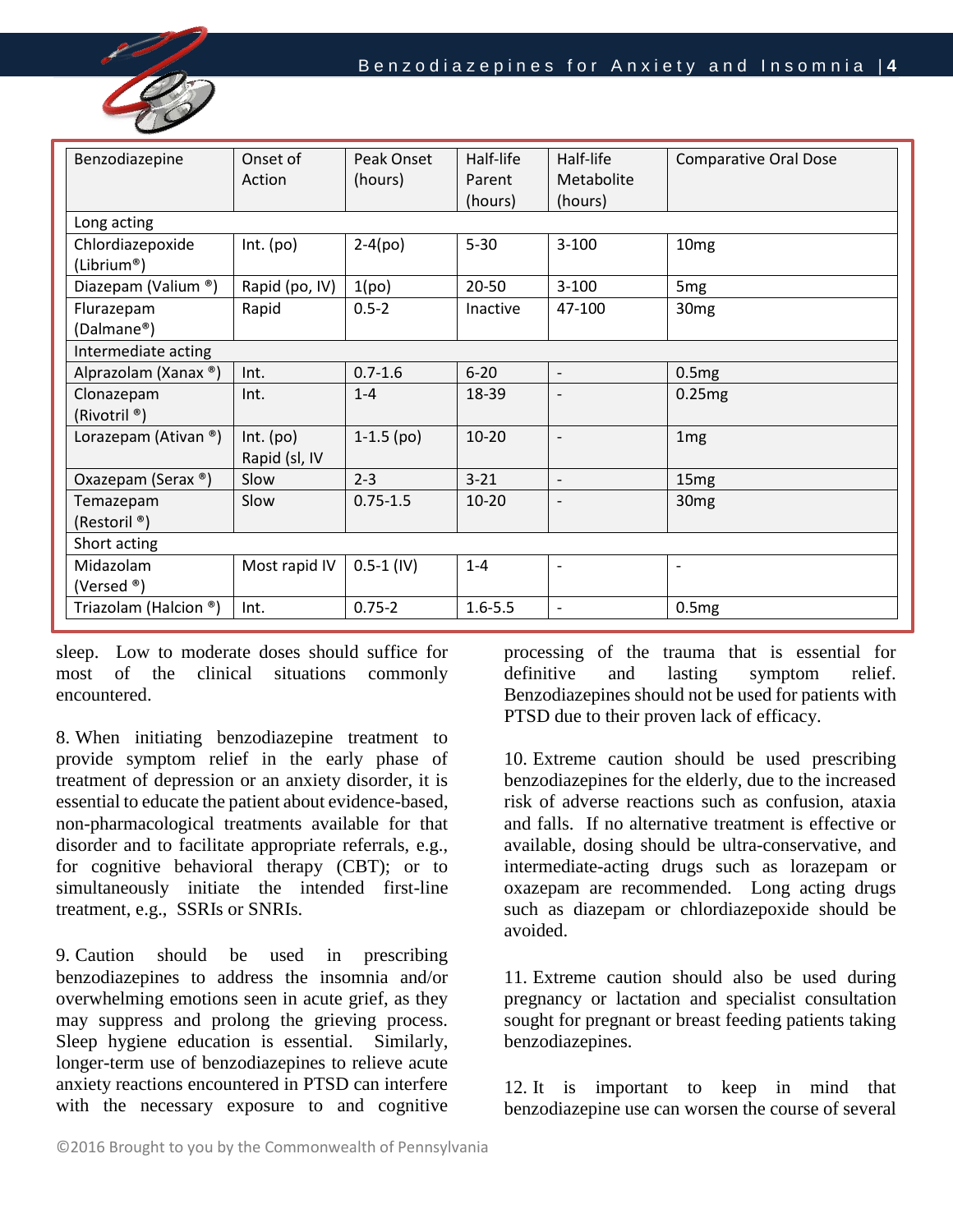

conditions, including 1) depression and impulse control disorders on the behavioral health side; 2) hypoxia associated with asthma, sleep apnea, COPD, CHF and other cardiopulmonary disorders on the physical health side; and 3) fibromyalgia and chronic fatigue syndrome at the interface.

13. For some patients, e.g., those who are intolerant of/or non-responsive to alternative pharmacotherapy, long-term use of benzodiazepines may be clinically warranted. Carefully selected patients with anxiety disorders can be maintained on low dose regimens for years without adverse effects. Abrupt discontinuation of such regimens can lead to severe withdrawal symptoms.

a) Patients receiving chronic benzodiazepines require regular periodic monitoring that includes a determination of whether the benefits of treatment continue to outweigh the risks and if a slow benzodiazepine taper is indicated.

b) Providers should consider specialty input regarding the appropriateness for chronic use of benzodiazepines and for guidance when benzodiazepine medications need to be tapered and discontinued.

14. **Practitioners must note the FDA's black box warning of benzodiazepine prescribing and opioid prescribing, including those receiving medication assisted treatment (MAT) for substance use disorder.** While the co-prescription of benzodiazepines and methadone have become too common, with research indicating that at least one in three patient receiving methadone are also using benzodiazepines, patients treated with methadone or buprenorphine and benzodiazepine are at extreme risk of overdose.

Practitioners are urged to weigh the considerable evidence demonstrating the substantial risk of concomitant prescription of benzodiazepines and opioids -- whether for pain management or as

medication assisted treatment of addiction -- before prescribing either agent in the presence of the other.

In the rare instance that, despite the black box warning, a patient is prescribed methadone or buprenorphine and a benzodiazepine, they should be counseled about the risk of at increased risk for respiratory arrest and death and co-prescribed naloxone.

Resources………………………………………

Dose Reduction Plans <http://benzo.org.uk/manual/>

Sample Patient Agreement Form [https://www.drugabuse.gov/sites/default/files/files/Samp](https://www.drugabuse.gov/sites/default/files/files/SamplePatientAgreementForms.pdf) [lePatientAgreementForms.pdf](https://www.drugabuse.gov/sites/default/files/files/SamplePatientAgreementForms.pdf)

Screening, Brief Intervention, and Referral to Treatment (SBIRT) tool<http://www.samhsa.gov/sbirt>

The New York City Department of Health and Mental Hygiene: Judicious Prescribing of Benzodiazepines [https://www1.nyc.gov/assets/doh/downloads/pdf/chi/chi-](https://www1.nyc.gov/assets/doh/downloads/pdf/chi/chi-35-2.pdf)[35-2.pdf](https://www1.nyc.gov/assets/doh/downloads/pdf/chi/chi-35-2.pdf)

SAMHSA, The DAWN Report, December 18, 2014 *Benzodiazepines in Combination with Opioid Pain Relievers or Alcohol: Greater Risk of More Serious ED Visit Outcomes* 

[http://www.samhsa.gov/data/sites/default/files/DAWN-](http://www.samhsa.gov/data/sites/default/files/DAWN-SR192-BenzoCombos-2014/DAWN-SR192-BenzoCombos-2014.pdf)[SR192-BenzoCombos-2014/DAWN-SR192-](http://www.samhsa.gov/data/sites/default/files/DAWN-SR192-BenzoCombos-2014/DAWN-SR192-BenzoCombos-2014.pdf) [BenzoCombos-2014.pdf](http://www.samhsa.gov/data/sites/default/files/DAWN-SR192-BenzoCombos-2014/DAWN-SR192-BenzoCombos-2014.pdf)

National Center for PTSD – Use of Benzodiazepines for PTSD in Veterans Affairs -

[http://www.ptsd.va.gov/professional/treatment/overview](http://www.ptsd.va.gov/professional/treatment/overview/benzo-ptsd-va.asp) [/benzo-ptsd-va.asp](http://www.ptsd.va.gov/professional/treatment/overview/benzo-ptsd-va.asp)

Risks, management, and monitoring of combination opioid, benzodiazepines, and/or alcohol use. [Postgrad](https://www.ncbi.nlm.nih.gov/pubmed/23933900)  [Med.](https://www.ncbi.nlm.nih.gov/pubmed/23933900) 2013 Jul; 125(4):115-30. <https://www.ncbi.nlm.nih.gov/pubmed/23933900>

Bachhuber et. al., Increasing Benzodiazepine Prescriptions and Overdose Mortality in the United States, 1996-2013. Am J. Public Health. Published